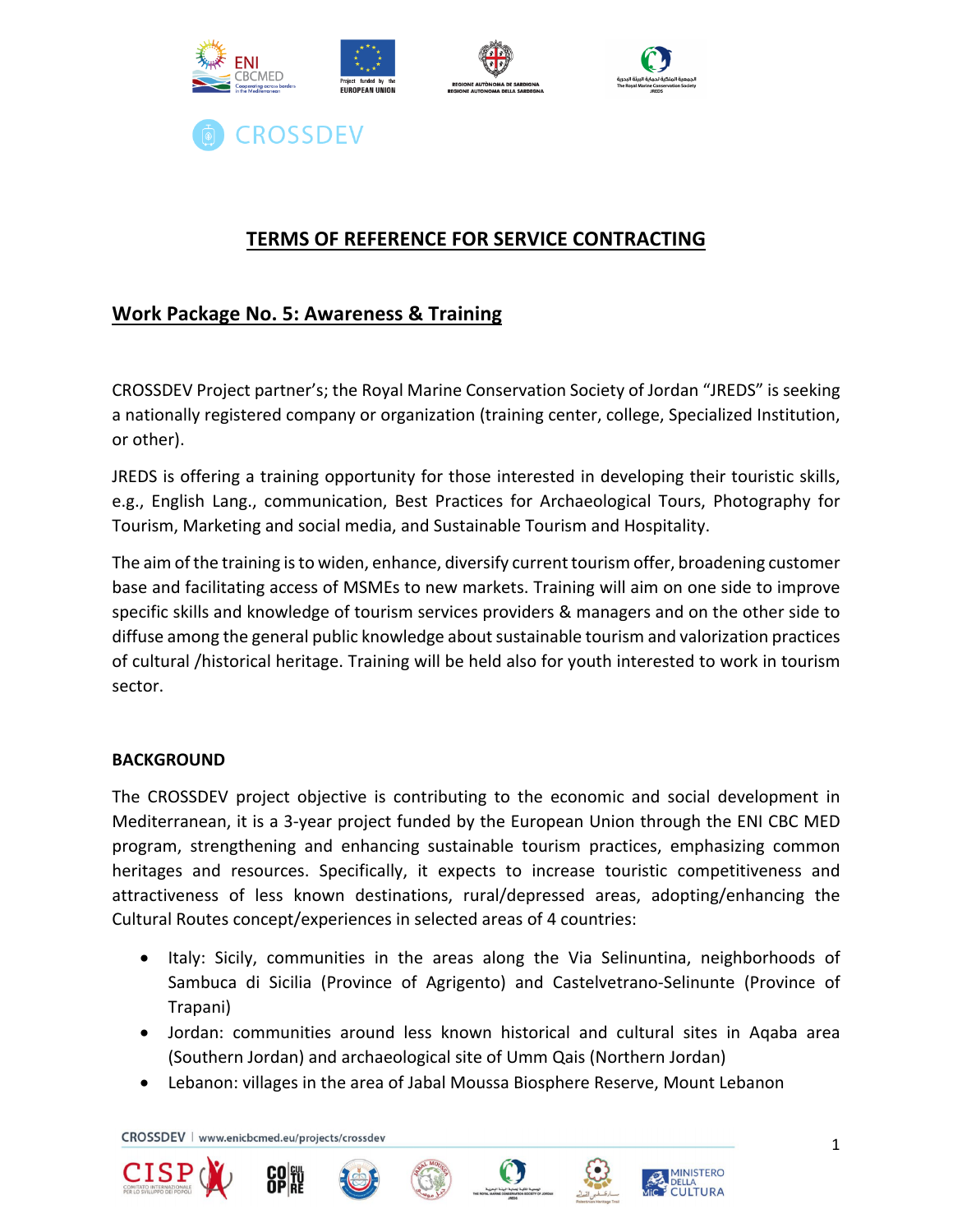

• Palestine: the extended area of Palestinian Heritage Trail from Beit Mirsim to Batter southern of the West Bank

## **Scope of the work (Work assignment)**

JREDS will held a special training for at least 10 local escort on several topics including English language, interpretation skills, communication skills and conservation. The training will be held at Aqaba.

The bidder must provide a comprehensive training plan (6 Modules) with a proven framework to help support for those interested in developing their touristic skills Aqaba area.

## **The proposed training plan must at least cover the following topics:**

- 1. Different level of English for Tourism
- 2. Communication and Soft Skills
- 3. Best Practices for Archaeological Tours
- 4. Photography for Tourism
- 5. Different level of Marketing and social media
- 6. Sustainable Tourism and Hospitality

**The curriculum and training material must be specific to supporting youth, tourism services providers, students, SMEs and in tourism.**

**The targeted training program must be spread between 2 - 4 months.**

**The training begins immediately after signing the contract.**

## **Experience and Qualifications**

Given the technical and methodological characteristics of the tasks to be executed, the subcontractor's professional (national or international training center, college, Specialized Institution, or other) offer should include:

- Technical and financial offers.
- Training detailed programs objectives and contents
- Complete educational materials
- A work plan for training including time frame and duration of different session











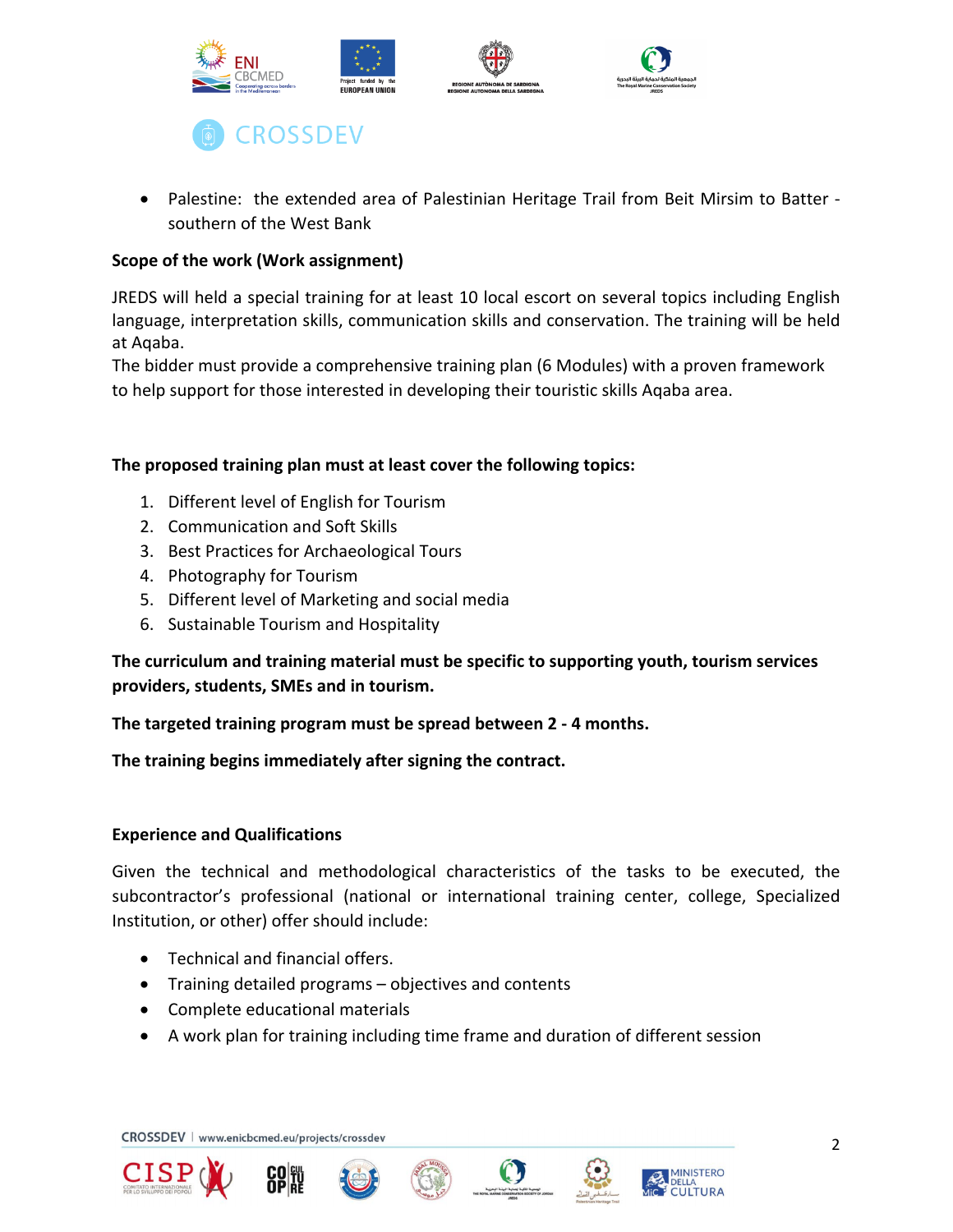

### **Proposed Deliverable**

- Training material for each course and workshops
- Calendar/ timelines for all proposed training modules in coordination with JREDS.
- Printed materials
- Certificate according to Crossdev rules and handout.
- Trainer's report for each training.
- Final comprehensive report on the entire training.
- An evaluation report of the trainings

#### **Other information**

• JREDS will provide the logistics supply like training hall in Aqaba, coffee breaks, catering, display units …etc.

#### **Institutional Classification**

The bidder must be:

- A nationally registered company or organization (training center, college, Specialized Institution, or other)
- Have at least a proven experience in giving the proposed training.
- Each of the principal staff/key experts (Minimum four experts), but not limited to the following functions, provided by the bidder should have the following minimum qualifications:
	- $\triangleright$  At least Bachelor's degree in related to Entrepreneurship in Tourism: Communication skills and marketing, soft skills, branding, Building upgrading, Photography, Best Practices for Archaeological Tours, Sustainable Tourism and Hospitality and English for Tourism.
	- $\triangleright$  A minimum of five years of progressive professional experience for all experts in the related fields
	- $\triangleright$  Demonstrated skills is communication (Arabic and English), oral and writing (especially reporting)
	- $\triangleright$  Demonstrated coordination capacity
	- $\triangleright$  The training language is Arabic, and the language of reports, documents and deliverables is all in English.









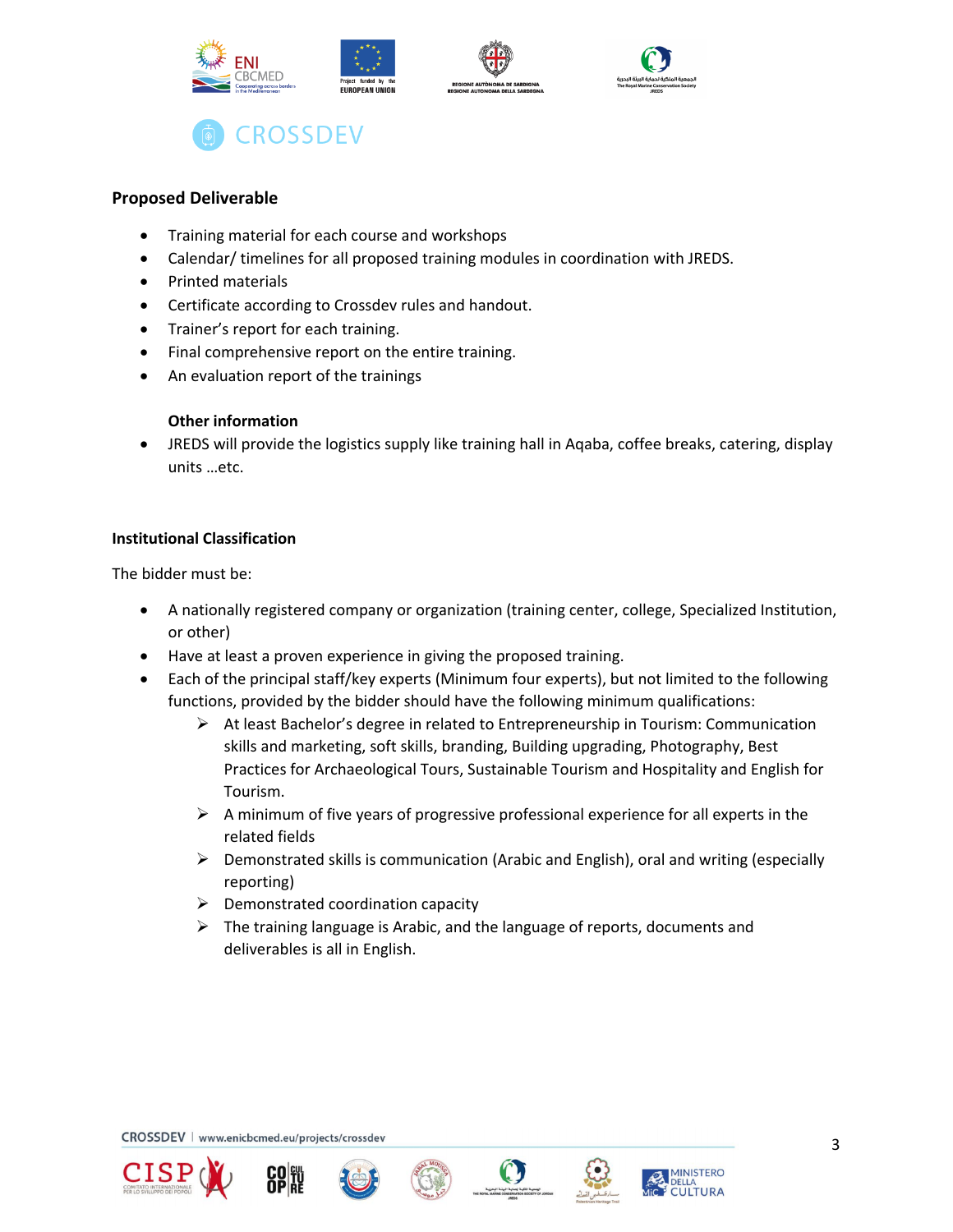

# **Evaluation Criteria**

| No.            | <b>Section</b>                                                                                                                              |                                 | <b>Maximum Score</b> |
|----------------|---------------------------------------------------------------------------------------------------------------------------------------------|---------------------------------|----------------------|
| $\mathbf{1}$   | Does the applicant have sufficient experience, in-house technical expertise,<br>and management capacity respect to the service it provides? |                                 | 10                   |
| $\overline{2}$ | A nationally registered company or<br>organization                                                                                          | Experience (5 - 10 Years)       | $\overline{7}$       |
| 3              |                                                                                                                                             | Experience (More than 10 Years) | 8                    |
| 4              | The Experts and the Trainers                                                                                                                | Experience (5 - 10 Years)       | $\overline{7}$       |
| 5              |                                                                                                                                             | Experience (More than 10 Years) | 8                    |
| 6              | The Experts and the Trainers                                                                                                                | 4                               | $\overline{7}$       |
| $\overline{7}$ |                                                                                                                                             | More than 4                     | 8                    |
| 8              | The Experts and the Trainers                                                                                                                | At least Bachelor's degree      | $\overline{7}$       |
| 9              |                                                                                                                                             | At Least one master's degree    | 8                    |
| 10             | Comprehensive technical and financial offer                                                                                                 |                                 | 10                   |
| 11             | Comprehensive timeline                                                                                                                      |                                 | 5                    |
| 12             | All documents (experiences, CVs for all team, registration documents)                                                                       |                                 | 5                    |
| 13             | How relevant is the proposal to the objectives of the tender                                                                                |                                 | 5                    |
| 14             | Is the action consistent with the tourism needs of the target groups?                                                                       |                                 | 5                    |
|                | <b>Maximum total score</b>                                                                                                                  | 100                             |                      |